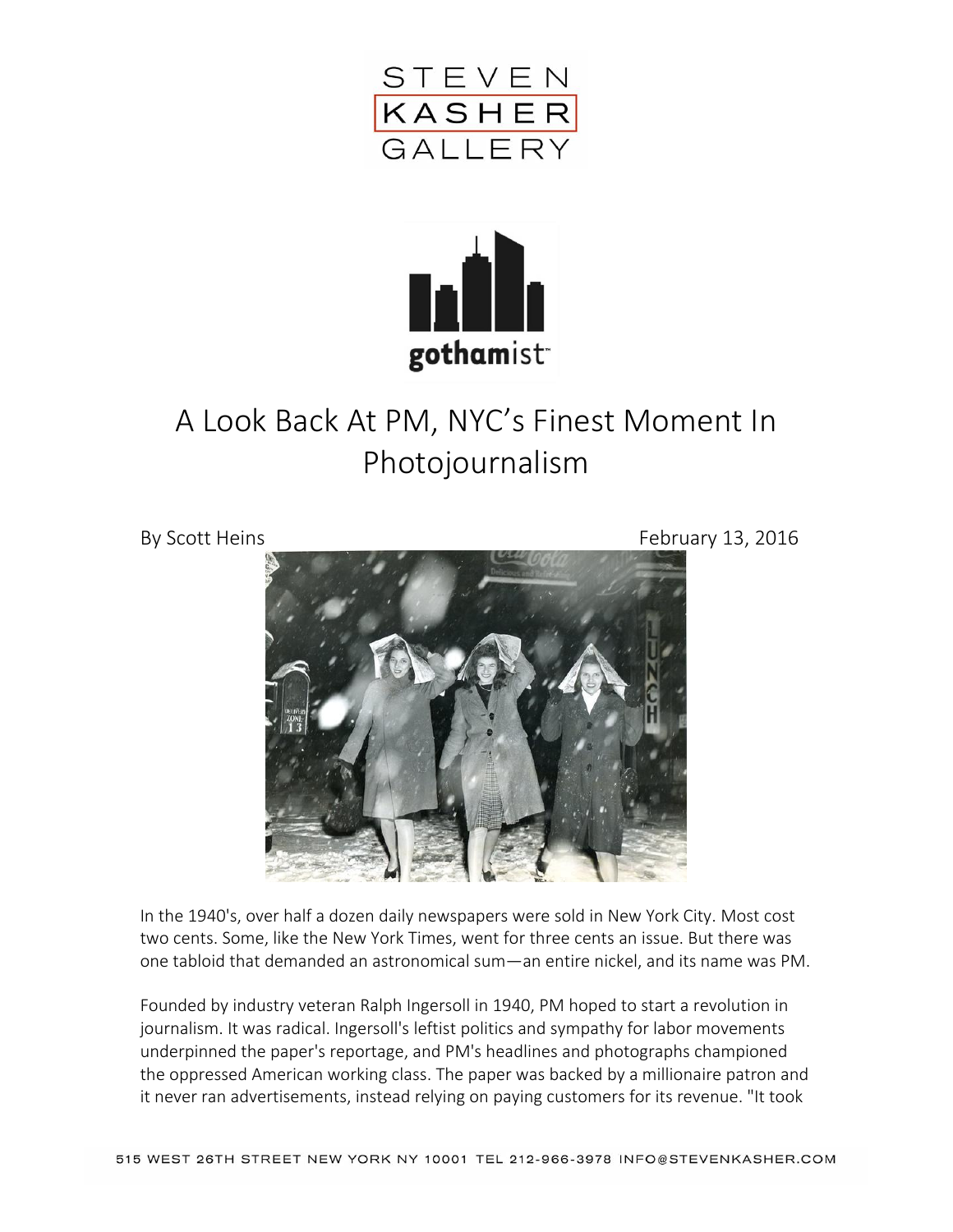

a commitment, either to the political content of the paper, or to its gorgeousness," said Paul Milkman, an author and expert on the legacy of PM.



And PM was in fact gorgeous. Ingersoll demanded that his paper put beautiful photographs first and foremost, and every issue featured massive photo spreads that showcased the finer details that other papers couldn't render. Photographers with an eye for the absurd, heart-rending, and the unfamiliar found a haven at PM, and many of the images published by the paper live on today as captivating time capsules of New York City amidst the upheaval of war. While other papers were offering static "press photography," PM was fully committed to photojournalism's ability to tell complex stories within a single frame. Shots of a mother carrying milk rations, well-dressed men in an unemployment line, and a young couple embracing at Coney Island—they tell us everything without a single word.

If you were a photographer concerned with beauty, if you obsessed over the compositional play of light and shadow, and empathized with your subjects, then shooting for PM was your dream job. During its eight-year run, the newspaper featured the work of early 20th Century legends like Margaret Bourke White, Irving Haberman, and Weegee.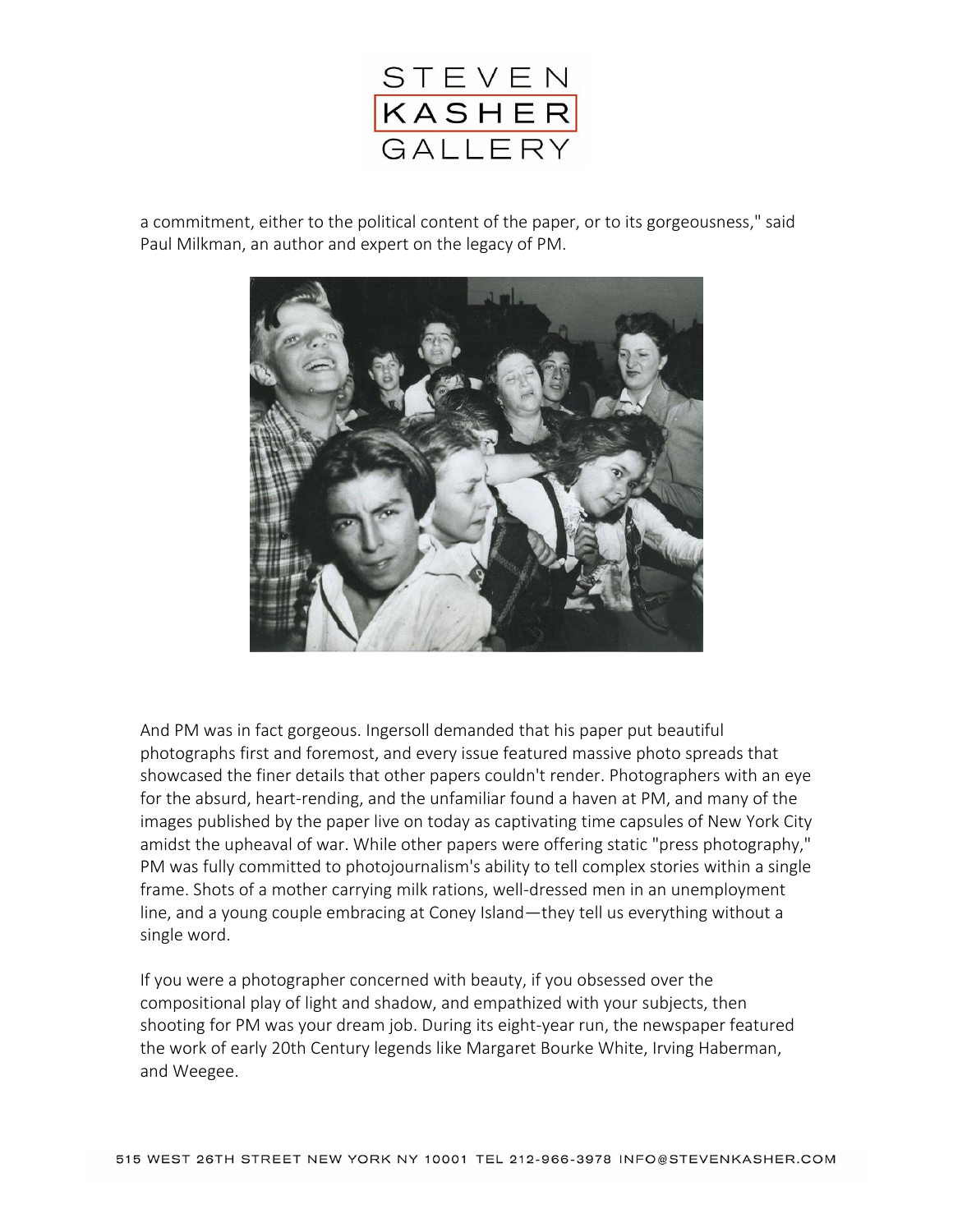



"To be a photographer at PM was to have the kind of independence that you could not possibly find anywhere else in the New York Press," Milkman said. "And if you also had a political conscience, it was a place where you could use that conscience to advocate for the unrepresented in the way that PM as a whole was doing."

However, as America moved away from Roosevelt's New Deal and toward post-war McCarthyism, PM ultimately floundered, was sold, and then folded completely in 1948. Still, its championing of the artistry at work in photojournalism changed photography and the news business—forever. "PM made it its business to be sure that its news readers understood that many of the photographs in the pages were works of art and admired and engaged with critically," said Jason Hill, Professor of Modern and Contemporary Art and Visual Culture at the University of Delaware. "They were always arguments, these photographs, never just statements of truth."